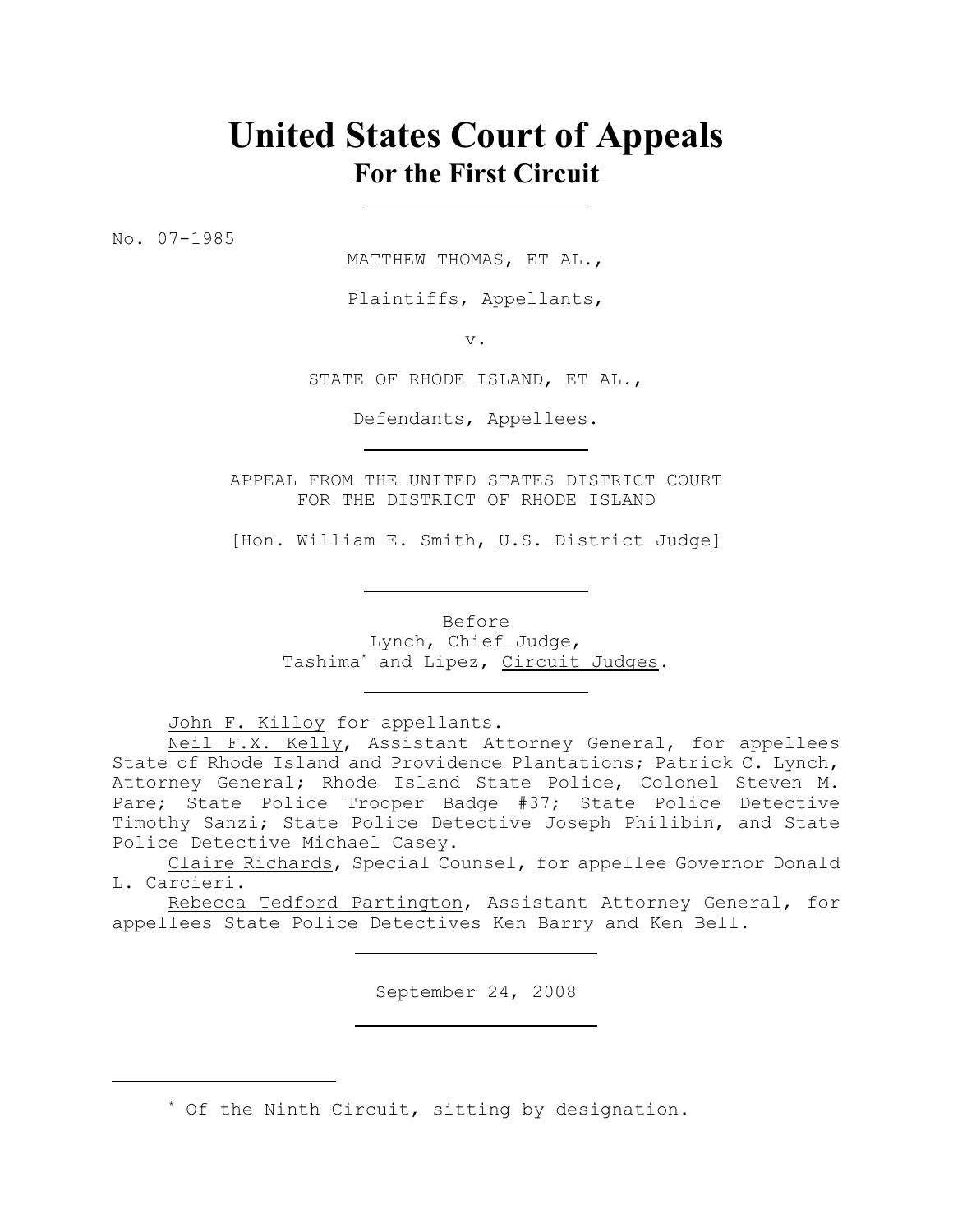**LIPEZ, Circuit Judge**. Appellants are seven members of the Narragansett Indian Tribe ("the Tribe")<sup>1</sup> who brought suit under 42 U.S.C. § 1983 claiming that Rhode Island state officials, including state police officers, violated their constitutional rights by arresting them "without lawful authority" on tribal lands. Relying on our earlier ruling that the state police had jurisdiction to make arrests on Narragansett tribal lands, see Narragansett Indian Tribe v. Rhode Island, 449 F.3d 16, 30-31 (1st Cir. 2006)(en banc), the district court dismissed appellants' complaint for failure to state a claim on which relief could be granted. See Fed. R. Civ. P. 12(b)(6). The court also denied appellants' request for leave to amend their complaint.

Appellants challenge both of these rulings. They argue that the court construed their allegations too narrowly, thereby ignoring a viable Fourth Amendment claim based on the lack of probable cause for arrest. Alternatively, they claim that the court wrongly denied their request to amend the complaint, thereby denying them the opportunity to remedy any deficiencies. We affirm.

 $1$  The appellants are Narragansett Indian Tribe members Matthew Thomas, Randy Noka, Bella Noka, Hiawatha Brown, John Brown, Thawn Harris, and Adam Jennings.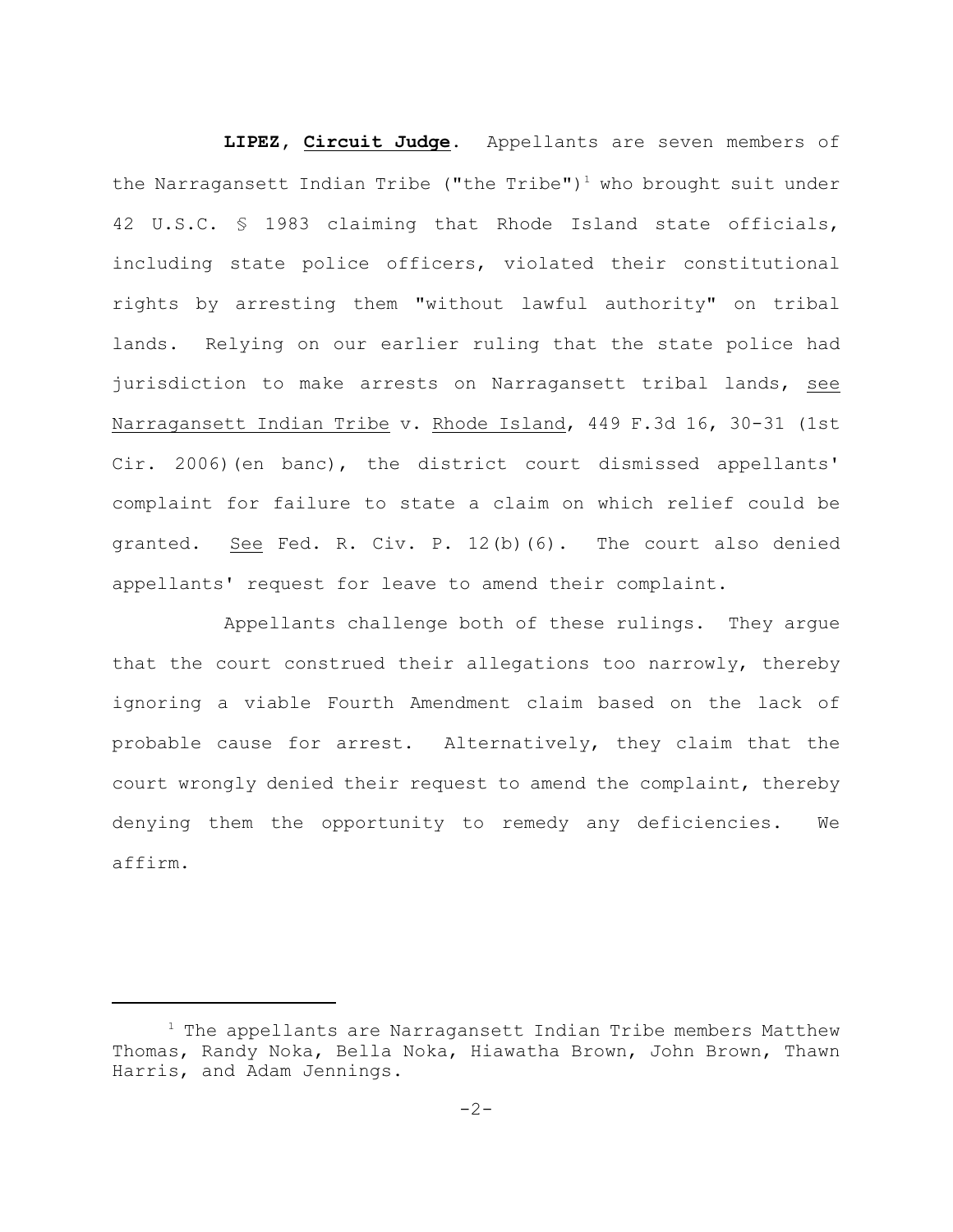We have previously described at great length the events associated with the July 14, 2003 raid of the Narragansett Indian Smoke Shop by the police. See Jennings v. Jones, 499 F.3d 2, 4-5 (1st Cir. 2007);<sup>2</sup> Narragansett Indian Tribe, 449 F.3d at 18-21. We recount here only the facts most pertinent to the case at hand.

The State of Rhode Island imposed an excise tax on all cigarettes sold, distributed, or held for sale or distribution within its borders. To enhance collection of this tax, it required cigarette dealers to affix to their merchandise stamps furnished by the State. Id. Failure to comply with these rules was a misdemeanor and subjected the cigarettes to seizure. The Tribe believed that the State had no jurisdiction over tribal lands and that the State's tax regime, therefore, did not apply to cigarette sales on its property. The Tribe opened a smoke shop on tribal land located in Charleston, Rhode Island, and sold cigarettes without the stamps affixed and without collecting the state sales

 $2$  We addressed the claims of appellant Adam Jennings in our decision in Jennings, and therefore his claims here are barred by the principle of res judicata. See Aristud-Gonzalez v. Gov't Dev. Bank, 501 F.3d 24, 27 (1st Cir. 2007) (explaining that res judicata encompasses claim preclusion, which may be used both to prevent the re-litigation of the same cause of action and bar claims that were not brought earlier but grew out of the same nucleus of operative facts and should have been brought in an earlier action). Appellants' counsel acknowledged at oral argument that Jennings is no longer a viable plaintiff in this case.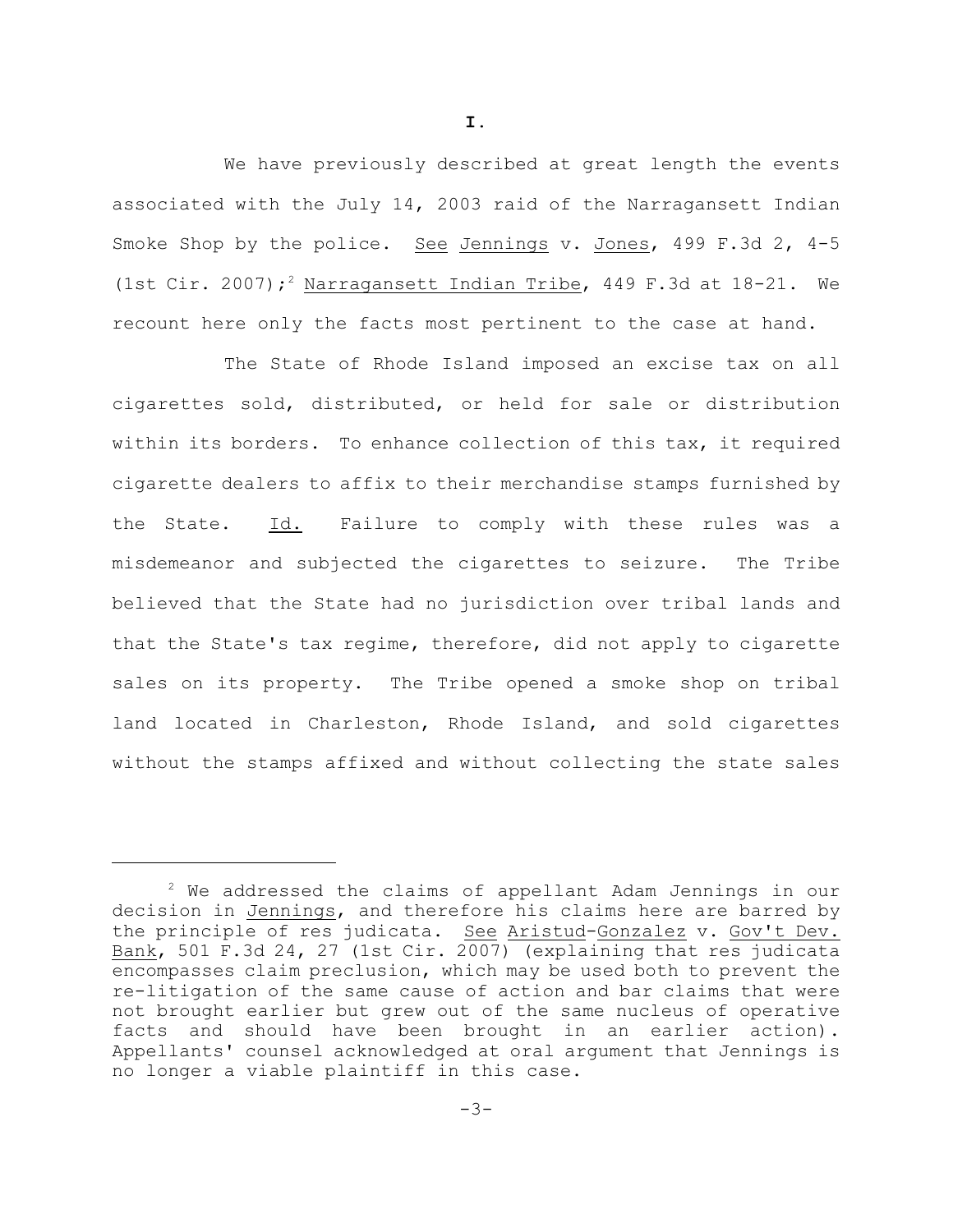tax. Consequently, the cigarettes were priced significantly below the prevailing market rate.

After securing a search warrant, the police entered the smoke shop on July 14, 2003 to seize the unstamped cigarettes. The officers' entry "sparked an altercation" and resulted in eight arrests. Id.

The Tribe then brought suit against the State arguing that under the Rhode Island Indian Claims Settlement Act, 25 U.S.C. §§ 1701-16, Rhode Island officials did not have the authority to enter tribal land for the purpose of enforcing state laws. We considered this issue en banc, and a majority of the court held that state officers could execute a search warrant on tribal lands and arrest members of the Tribe in order to enforce the State's laws. Narragansett Indian Tribe, 449 F.3d at 24. The Tribe petitioned for certiorari, which was denied on November 27, 2006. Narragansett Indian Tribe v. Rhode Island, 127 S. Ct. 673 (2006).

On July 13, 2006, while the petition for certiorari was still pending, appellants initiated this action pursuant to 42 U.S.C. § 1983 against the State, the officers who conducted the

 $-4-$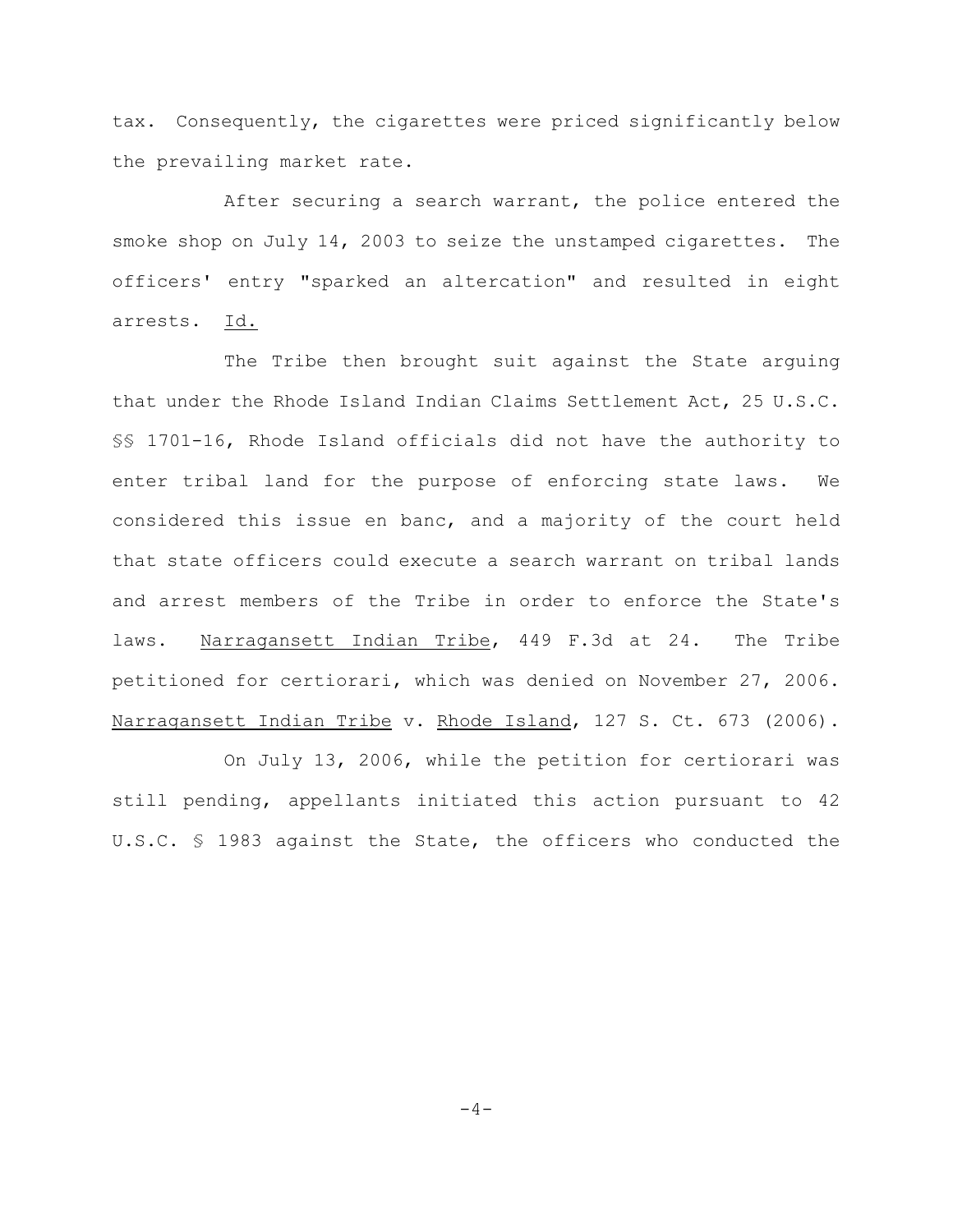raid, and several state officials.<sup>3</sup> In their complaint, they stated:

Defendants individually and in concert with the others acted under the color of state law and in their official capacities, but said acts are illegal, and each defendant individually and in concert with the others acted deprived [sic] the plaintiffs of their constitutional rights.

The transportation, detention and prosecution of the plaintiffs without lawful authority or jurisdiction constituted a seizure within the meaning of the Fourth Amendment and deprived plaintiffs of their liberty. This seizure and deprivation of liberty were unreasonable in violation of the Fourth and Fourteenth Amendments to the United States Constitution.

On February 2, 2007, after the Supreme Court denied certiorari, the defendants filed a Motion to Dismiss pursuant to Fed. R. Civ. P. 12(b)(6), arguing that appellants had failed to state a claim on which relief could be granted because the Narragansett case had resolved the question of state authority. In their response to the motion, appellants indicated that they would be seeking leave to amend their complaint, but did not specify the content of the proposed changes, or explain why they were necessary. Appellants never filed a written motion to amend the complaint.

 $3$  The following people and entities were listed as defendants: the State of Rhode Island and Providence Plantation, Governor Donald L. Carcieri in his official capacity, Rhode Island Attorney General Patrick C. Lynch in his official capacity, Colonel Steven M. Pare of the State Police, State Police Trooper Badge #37, State Police Detective Timothy Sanzi, State Police Detective Joseph Philibin, State Police Detective Michael Casey, and State Police Troopers -- John Does 1 to 7.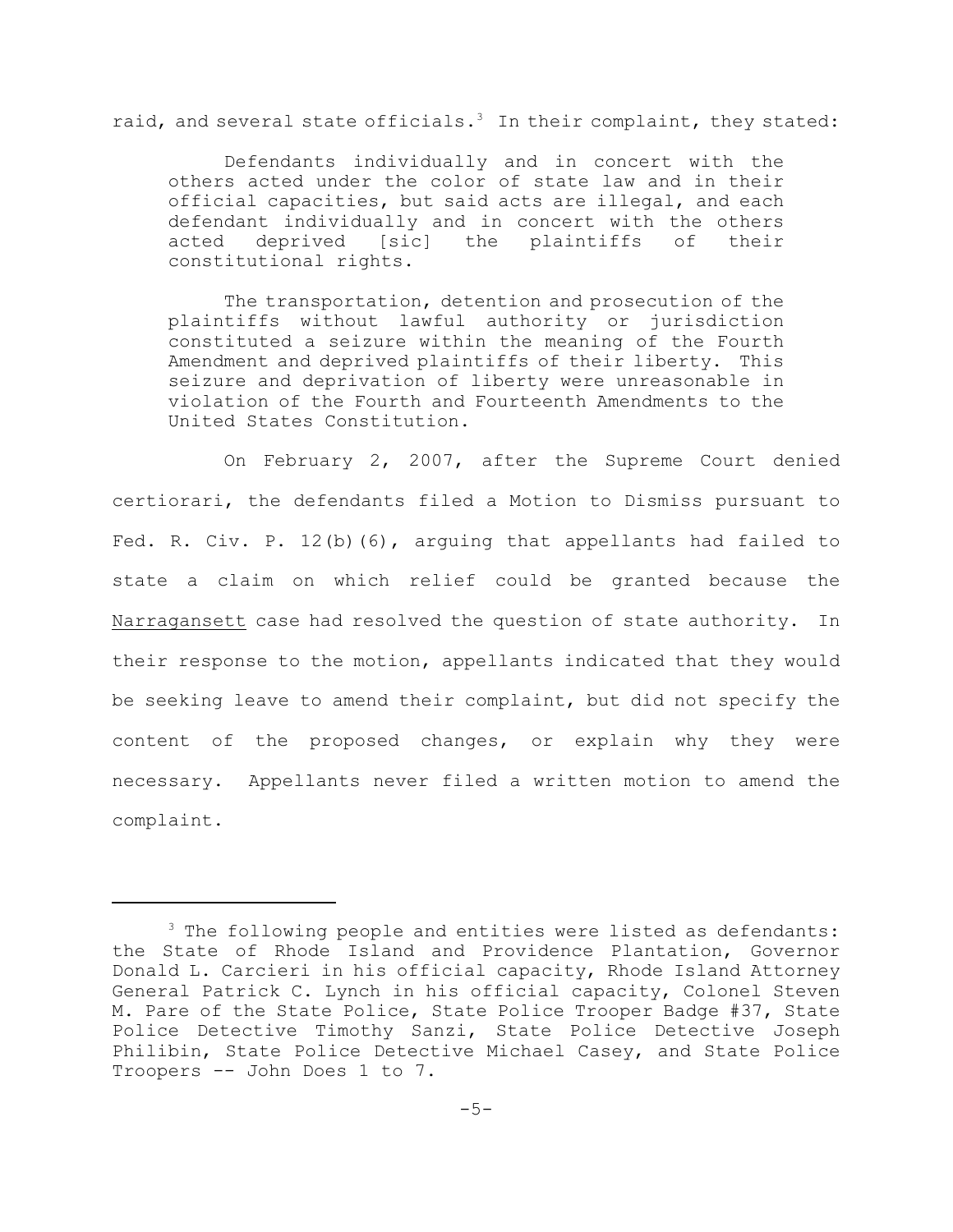At a hearing on the dismissal motion, appellants argued that the Narragansett case was not dispositive because the complaint concerned the claims of "individual tribal members for violations of their own individual civil rights," and not the State's "jurisdiction and authority in taxation" over the Tribe. When asked by the court what had occurred during the raid that "could possibly give rise to" a § 1983 claim, counsel for appellants pointed to three alleged incidents of excessive force: (1) an appellant was bitten by a state police dog, (2) a pregnant appellant was forced to the ground by the police with a knee to her back, and (3) an appellant received a "chest bump." None of these incidents, however, were alleged in the complaint. Appellants further asserted at the hearing that they needed time for discovery so they could determine whether other episodes of excessive force had occurred, and they requested leave to amend their complaint after such discovery had been completed. Appellants never suggested at this hearing that the police lacked probable cause for the arrests.

The district court concluded in a written opinion that the complaint "fail[ed] to state any viable cause of action." The court found that the notion that the complaint contained an excessive force claim, which had been "weakly suggested" by appellants at the hearing, was not supported by the contents of the complaint itself. The district court also held that appellants'

 $-6-$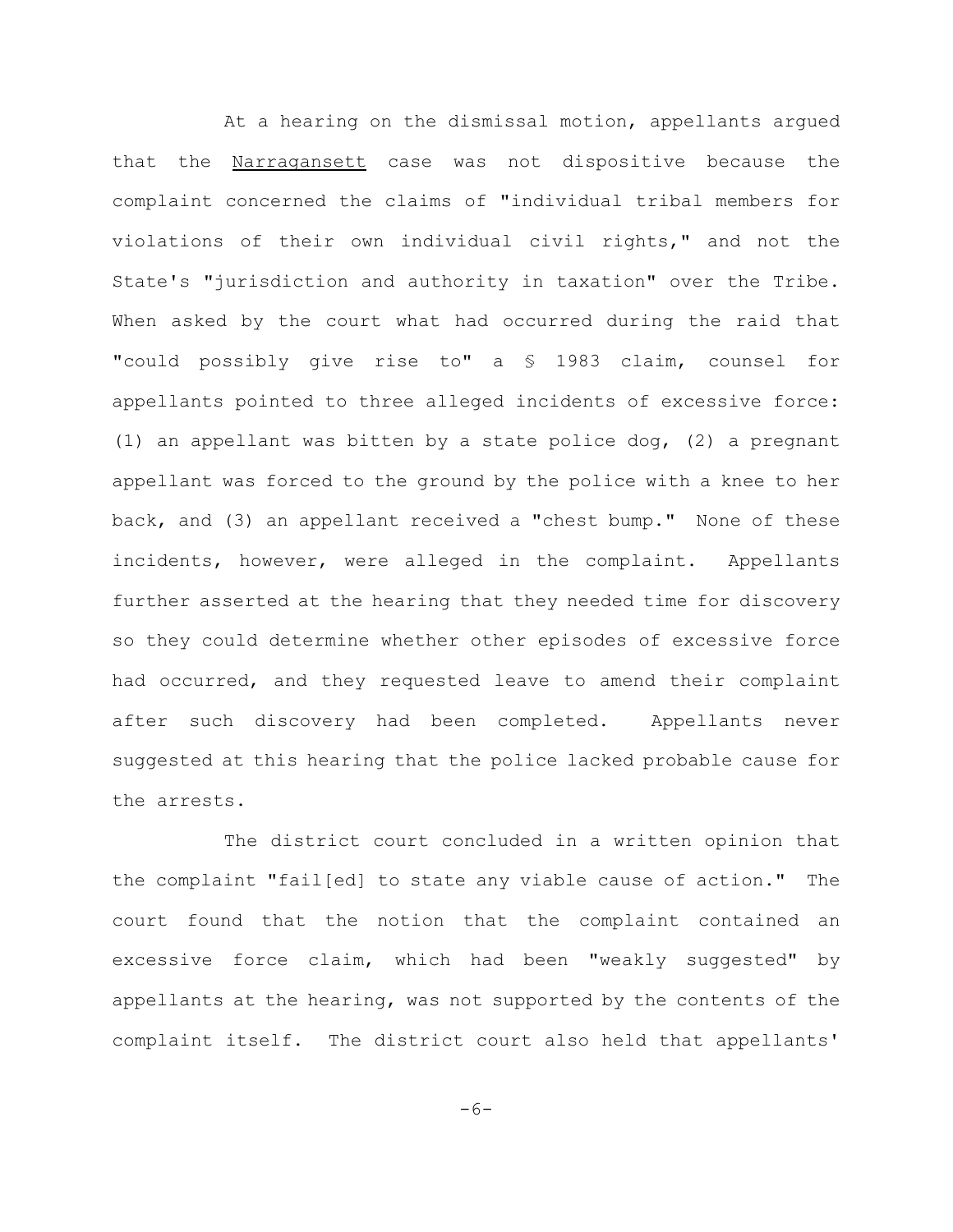"passing references in their memorandum to their desire to amend their pleading," unaccompanied by a motion, were "patently inadequate" as a motion to amend. The court rejected appellants' argument that they needed discovery to properly allege their excessive force claim, concluding that "[t]here is nothing more to be learned [because the appellants] were there; they knew what happened."

In the district court's view, the complaint "was conceived as a placeholder of sorts for claims sounding in false arrest, false imprisonment and malicious prosecution which might possibly become viable if, or when, the Supreme Court reversed the First Circuit's en banc decision." However, in light of the Supreme Court's denial of the petition for certiorari, the district court concluded that there is "no doubt that the raid was carried out with lawful authority and jurisdiction." Because appellants' claims were "all predicated on the assertion that the raid was unlawful," the court ruled that the complaint was "legally insufficient and on its face plainly fails to state a claim." It granted the State's motion to dismiss.

On appeal, appellants argue that the district court erred when it "narrowly interpreted 'lawful authority' in the Complaint to mean solely that the State had lawful authority and jurisdiction to carry out the Smoke Shop Raid," and that the district court should have interpreted the allegation of lack of authority to

-7-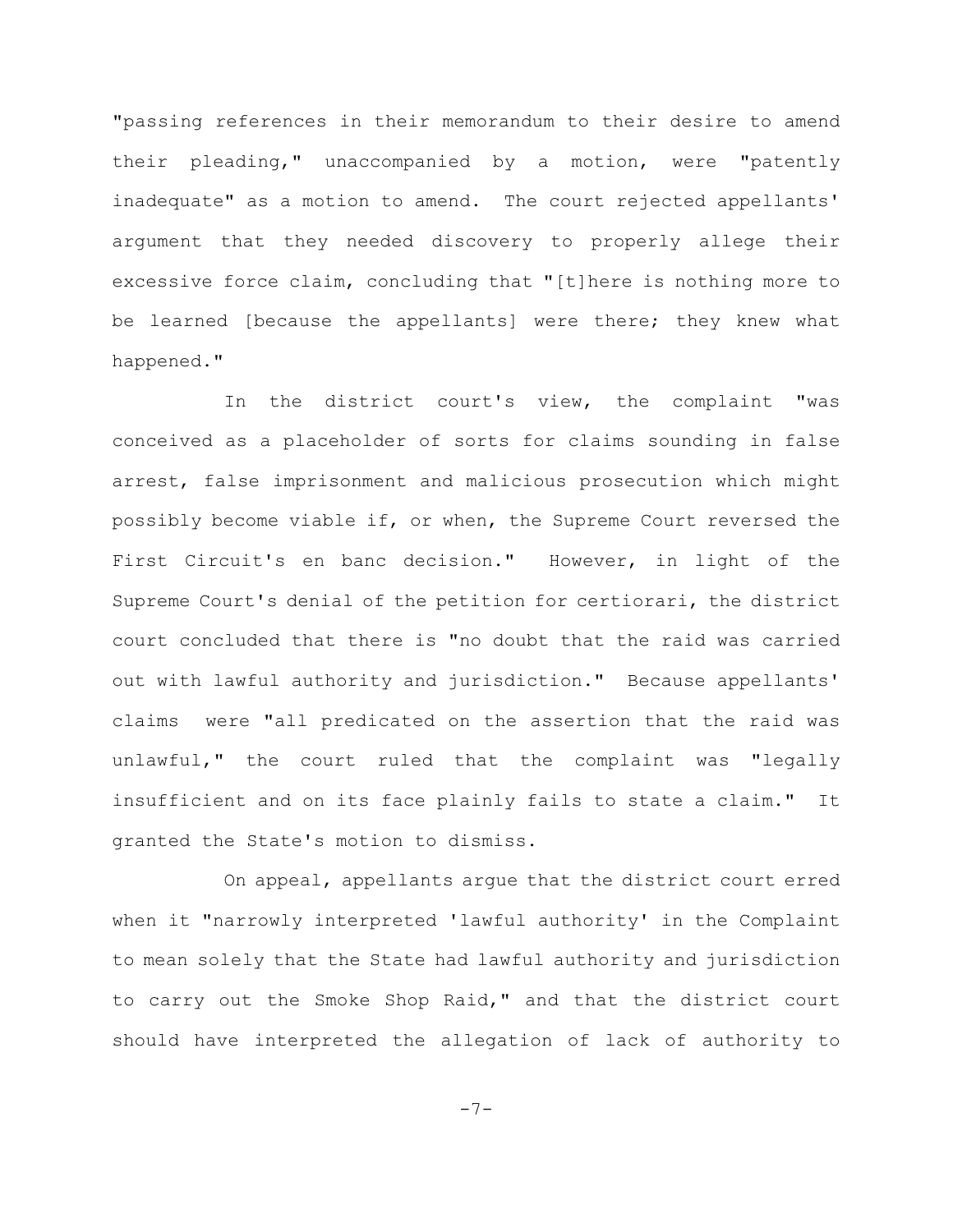encompass the absence of probable cause. They contend that the failure to do so was inconsistent with the district court's obligation under Rule 12(b)(6) to broadly construe their complaint and to deny the motion to dismiss only if no set of facts could support their claim for relief. Appellants also contend that the district court erred in denying their request for leave to amend their complaint under Federal Rule of Civil Procedure 15. They argue that they should be permitted additional time to engage in discovery prior to amending their complaint.

We review de novo the district court's dismissal of the complaint under Rule 12(b)(6). Clark v. Boscher, 514 F.3d 107, 112 (2008). In doing so, we must assume the truth of all well-pleaded facts and give the plaintiff the benefit of all reasonable inferences therefrom. Id. We review for abuse of discretion the denial of appellants' purported motion to amend. Aponte-Torres v. Univ. of P.R., 445 F.3d 50, 58 (1st Cir. 2006).

## **II.**

In Bell Atlantic Corp. v. Twombly, the Supreme Court explained that "[w]hile a complaint attacked by a Rule  $12(b)(6)$ motion does not need detailed factual allegations, a plaintiff's obligation to provide the grounds of his entitlement to relief requires more than labels and conclusions, and a formulaic recitation of the elements of a cause of action will not do." 127 S. Ct. 1955, 1964-65 (2007)(internal citations and quotations

-8-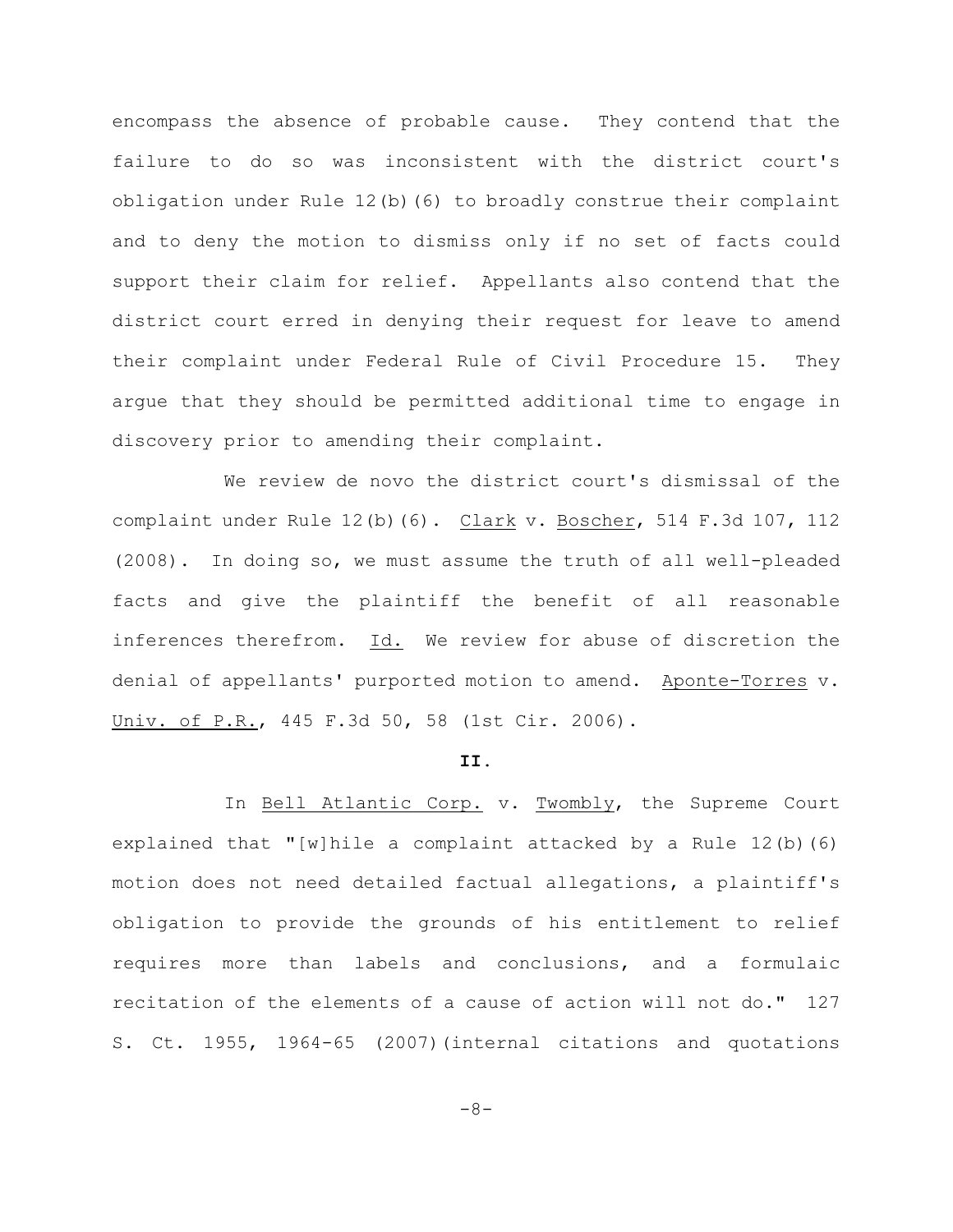omitted). The complaint must allege "a plausible entitlement to relief" in order to survive a motion to dismiss. Id. at 1965. Subsequently, the Supreme Court reiterated that "[s]pecific facts are not necessary; the statements need only 'give the defendants fair notice of what the  $\ldots$  . claim is and the grounds upon which it rests.'" Erickson v. Pardus, 127 S. Ct. 2197, 2200 (2007) (quoting Twombly, 127 S. Ct. at  $1964$ ).<sup>4</sup>

Appellants argue that their allegation that the police acted "without lawful authority" is broad enough to include a claim that the police lacked probable cause. As appellants put it in their brief:

> The issue here is NOT [emphasis in original] whether the state had authority to make an arrest on Tribal lands but was the arrest of these individuals lawful. The lawfulness must be decided based upon the facts of each arrest-was there probable cause for each arrest that was made. This determination has not been made and cannot be made in a vacuum without the benefit of discovery and testimony from witnesses and the parties themselves. The issue of probable cause or reasonable grounds to make the arrest is one for the jury to decide.

There is not a hint of this probable cause argument in the proceedings before the district court. Instead, as the district court noted in its opinion, "plaintiffs weakly suggested [at oral

 $4$  The motion to dismiss standard cited by appellants  $-$  a complaint should not be dismissed unless "it appears beyond doubt that the plaintiff can prove no set of facts" that entitles him to relief -- was set forth in Conley v. Gibson, 355 U.S. 41, 45-46 (1957). That standard no longer governs in light of Twombly.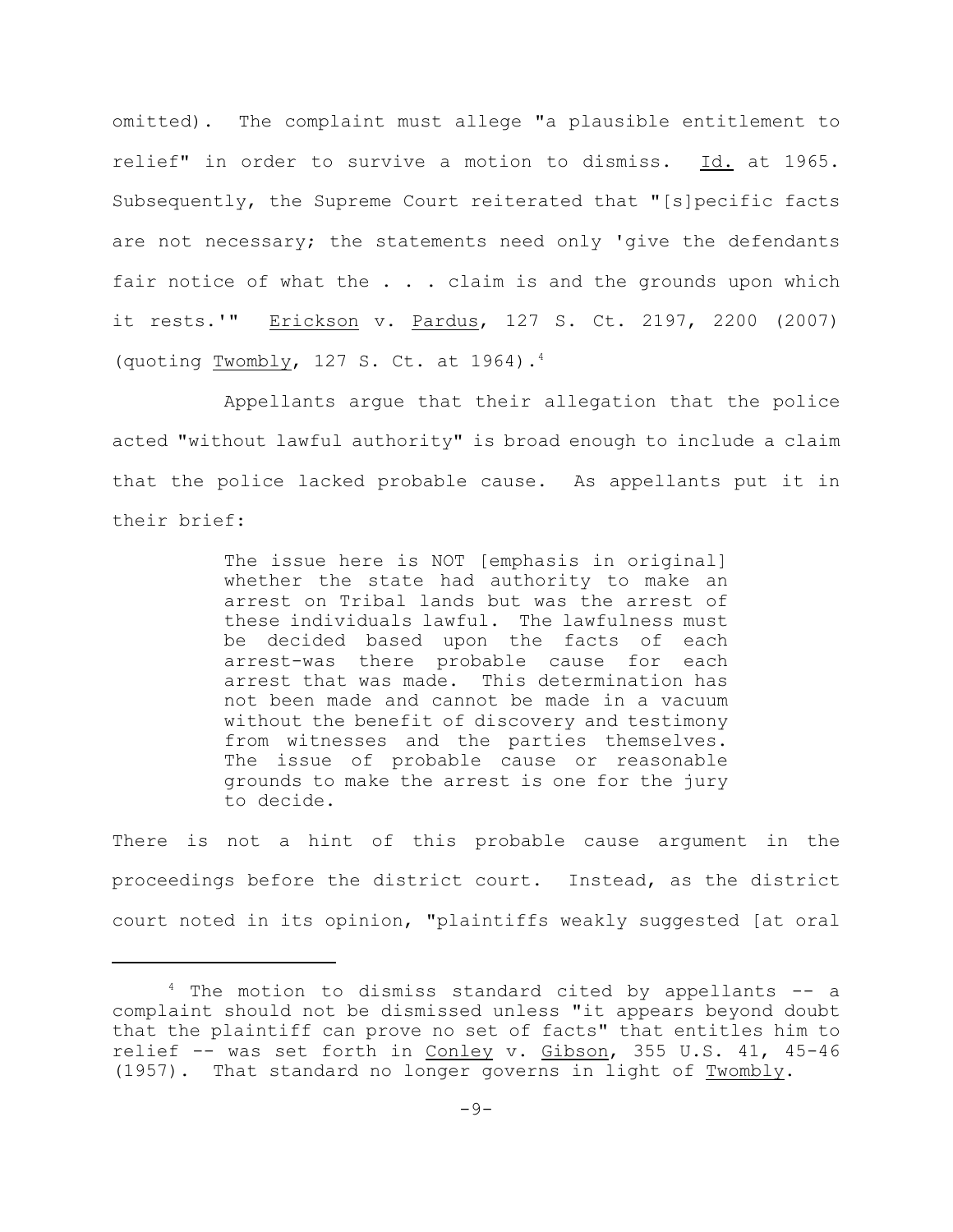argument] that the complaint contained an excessive use of force claim based on a dog bite and/or a 'chest bump,' however, even the most generous reading of the complaint reveals no such allegation." The appellants have not even weakly suggested that excessive use of force claim on appeal. Instead, they have replaced the excessive use of force claim with a probable cause claim that was never presented to the district court.

Appellants cannot raise an argument on appeal that was not "squarely and timely raised in the trial court." Iverson v. City of Boston, 452 F.3d 94, 102 (1st Cir. 2006); see also id. (litigants must "spell out their legal theories face-up and squarely in the trial court; if a claim is 'merely insinuated' rather than 'actually articulated,' that claim ordinarily is deemed unpreserved for purposes of appellate review.") On that basis alone, we reject the argument that the district court erred in granting the motion to dismiss because the claim of appellants included a viable claim that the appellants were arrested without probable cause.

However, even if the probable cause theory of the appellants were properly before us, we would reject it. The vague references in the complaint to acts of the defendants that "are illegal" and "without lawful authority" were insufficient to apprise defendants that the appellants were asserting a more particular claim that there was a lack of probable cause for the

 $-10-$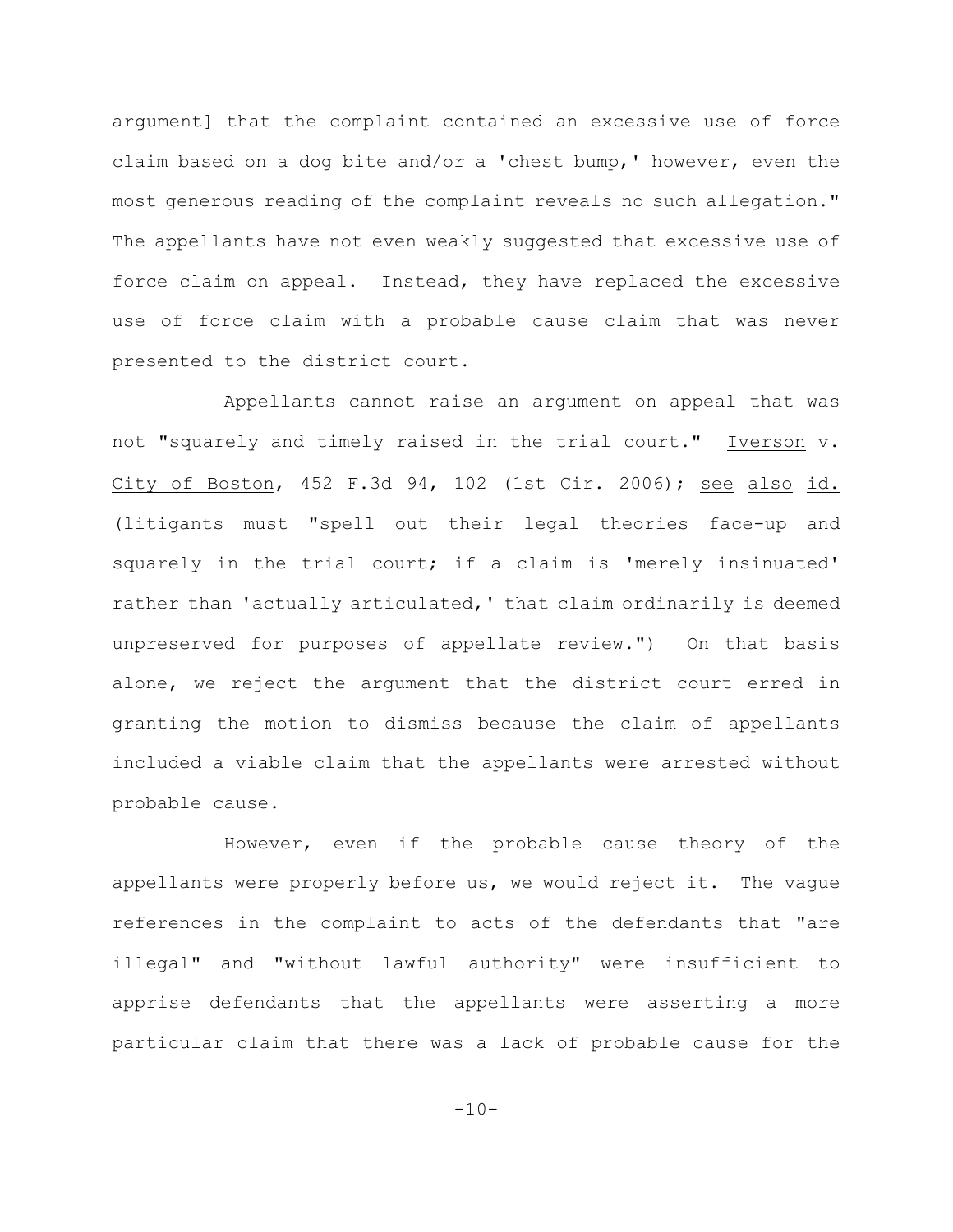arrests. As we have stated, "[n]otice pleading rules do not relieve a plaintiff of responsibility for identifying the nature of her claim." Calvi v. Knox County, 470 F.3d 422, 430 (1st Cir. 2006). Our precedent is clear that courts "must always exhibit awareness of the defendant's inalienable right to know in advance the nature of the cause of action being asserted against him," because such notice is "[a] fundamental purpose of pleadings under the Federal Rules of Civil Procedure." Rodriguez v. Doral Mortgage Corp., 57 F.3d 1168, 1171 (1st Cir. 1995). Here, the generality of the complaint's language did not afford defendants such notice with respect to the probable cause claim.

## **III.**

Appellants alternatively argue that the district court should have given them the opportunity to amend their complaint because there are significant facts, some not yet revealed through discovery, that support their allegations. Under Federal Rule of Civil Procedure 15, parties must obtain leave to amend from either the opposing party or the court in order to amend their complaint after a responsive pleading has been filed.<sup>5</sup> The procedure for

 $5$  Fed. R. Civ. P. 15(a)(i) states:

<sup>(1)</sup> Amending as a Matter of Course. A party may amend its pleading once as a matter of course: (A) before being served with a responsive pleading; or (B) within 20 days after serving the pleading if a responsive pleading is not allowed and the action is not yet on the trial calendar.

<sup>(2)</sup> Other Amendments. In all other cases, a party may amend its pleading only with the opposing party's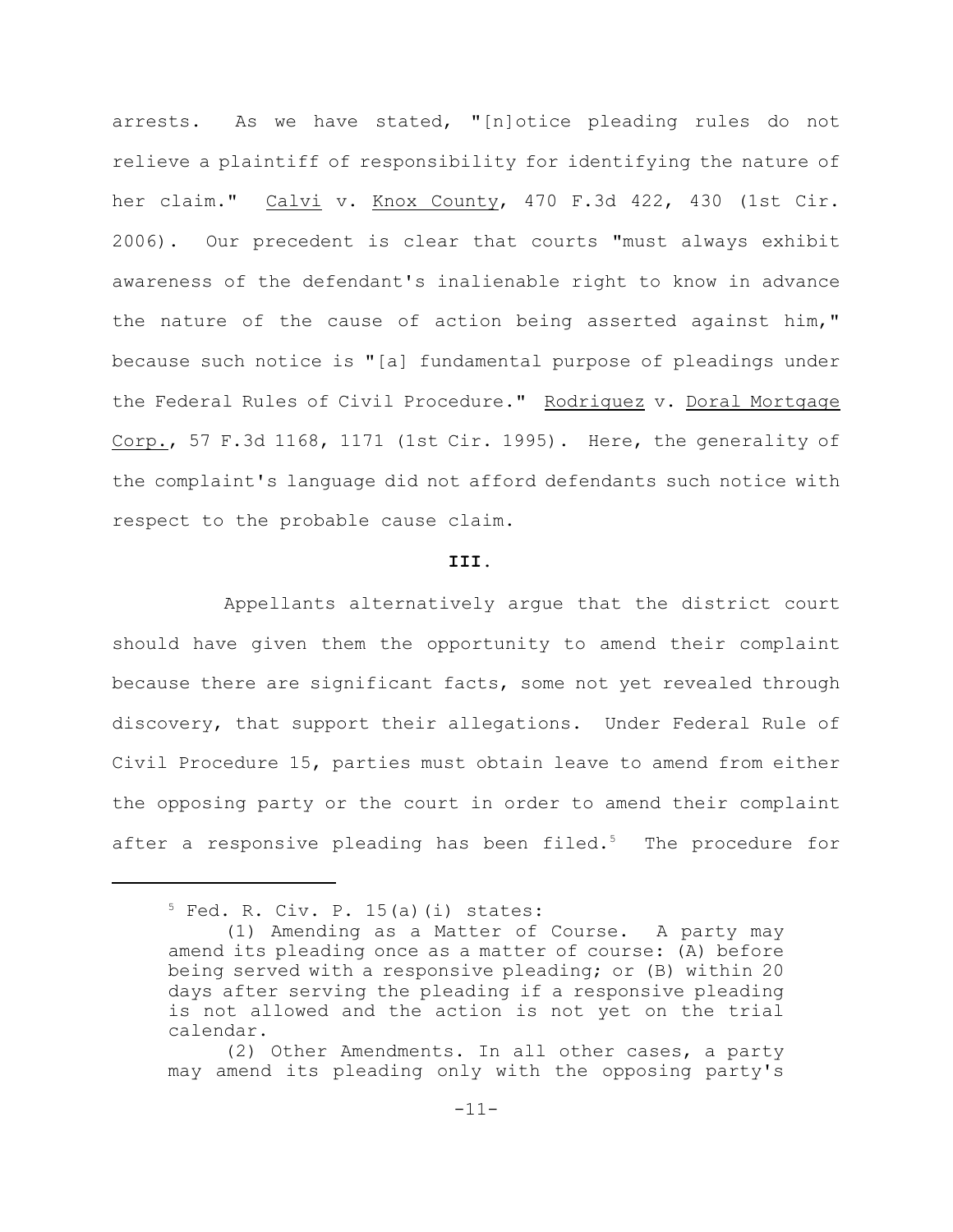requesting leave to amend a complaint in the District of Rhode Island is set forth in Civil Local Rule 15. This rule states that a motion to amend a pleading "shall be made promptly after the party seeking to amend first learns the facts that form the basis for the proposed amendment" and must be accompanied by the "proposed amended pleading" and "a supporting memorandum that explains how the amended pleading differs from the original and why the amendment is necessary." District of Rhode Island Civil Local Rule 15.

Appellants did not satisfy the requirements of the local rule. As an initial matter, the "request" for leave to amend included in plaintiffs' response to the motion to dismiss, unaccompanied by any of the required documents, did not comply with the motion practice prescribed by Local Rule 15. Moreover, even if we overlooked this procedural defect, the district court's decision to deny leave to amend was sound in light of appellants' failure to make the substantive showings required by the rule.

At the hearing on the defendants' motion to dismiss (and not before), appellants suggested that they wanted to amend their complaint to add claims of excessive force. However, on appeal, appellants do not specifically mention any allegations that the proposed amendment would have added. Instead, they argue generally

written consent or the court's leave. The court should freely give leave when justice so requires. . . .